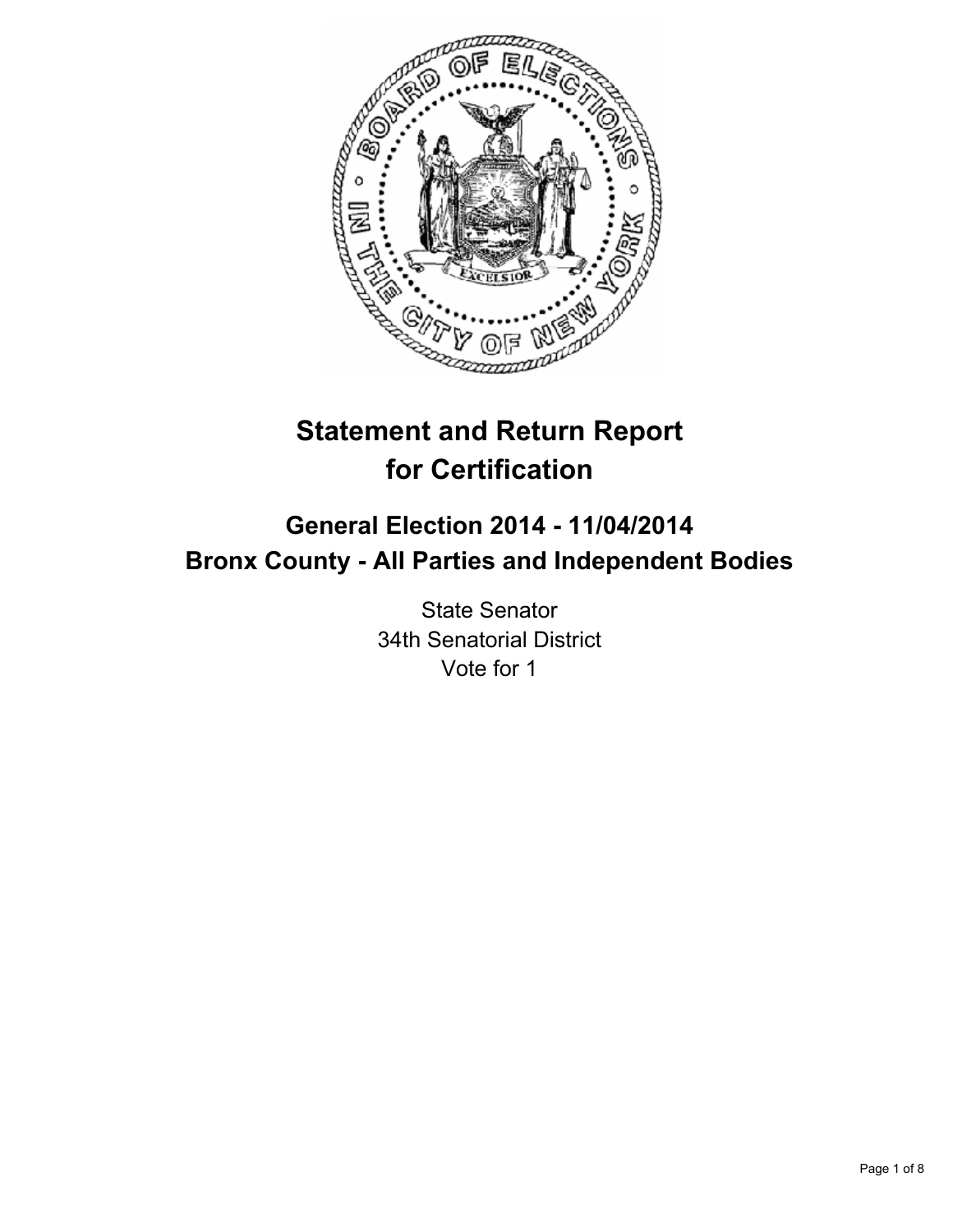

| <b>PUBLIC COUNTER</b>                                    | 1,359           |
|----------------------------------------------------------|-----------------|
| <b>EMERGENCY</b>                                         | 0               |
| <b>ABSENTEE/MILITARY</b>                                 | 46              |
| <b>FEDERAL</b>                                           | 4               |
| <b>SPECIAL PRESIDENTIAL</b>                              | 0               |
| <b>AFFIDAVIT</b>                                         | 31              |
| <b>Total Ballots</b>                                     | 1,440           |
| Less - Inapplicable Federal/Special Presidential Ballots | (4)             |
| <b>Total Applicable Ballots</b>                          | 1,436           |
| JEFFREY D. KLEIN (DEMOCRATIC)                            | 1,105           |
| ALEKSANDER MICI (REPUBLICAN)                             | 108             |
| FRANK DELLAVALLE (CONSERVATIVE)                          | 36              |
| JEFFREY D. KLEIN (INDEPENDENCE)                          | 35              |
| CARL LUNDGREN (GREEN)                                    | 43              |
| JEFFREY D. KLEIN (WOMEN'S EQUALITY)                      | 12 <sup>°</sup> |
| BRIAN HYNES (WRITE-IN)                                   | 1               |
| UNATTRIBUTABLE WRITE-IN (WRITE-IN)                       | $\overline{2}$  |
| <b>Total Votes</b>                                       | 1,342           |
| Unrecorded                                               | 94              |

| <b>PUBLIC COUNTER</b>                                    | 6,808          |
|----------------------------------------------------------|----------------|
| <b>EMERGENCY</b>                                         | 0              |
| ABSENTEE/MILITARY                                        | 323            |
| <b>FEDERAL</b>                                           | 27             |
| SPECIAL PRESIDENTIAL                                     | 0              |
| <b>AFFIDAVIT</b>                                         | 110            |
| <b>Total Ballots</b>                                     | 7,268          |
| Less - Inapplicable Federal/Special Presidential Ballots | (27)           |
| <b>Total Applicable Ballots</b>                          | 7,241          |
| JEFFREY D. KLEIN (DEMOCRATIC)                            | 5,372          |
| ALEKSANDER MICI (REPUBLICAN)                             | 839            |
| FRANK DELLAVALLE (CONSERVATIVE)                          | 287            |
| JEFFREY D. KLEIN (INDEPENDENCE)                          | 203            |
| CARL LUNDGREN (GREEN)                                    | 179            |
| JEFFREY D. KLEIN (WOMEN'S EQUALITY)                      | 51             |
| NELSON OLAN (WRITE-IN)                                   | 1              |
| OLIVER KOPPELL (WRITE-IN)                                | $\overline{2}$ |
| RICHARD MORGAN (WRITE-IN)                                | 1              |
| UNATTRIBUTABLE WRITE-IN (WRITE-IN)                       | 3              |
| <b>Total Votes</b>                                       | 6,938          |
| Unrecorded                                               | 303            |
|                                                          |                |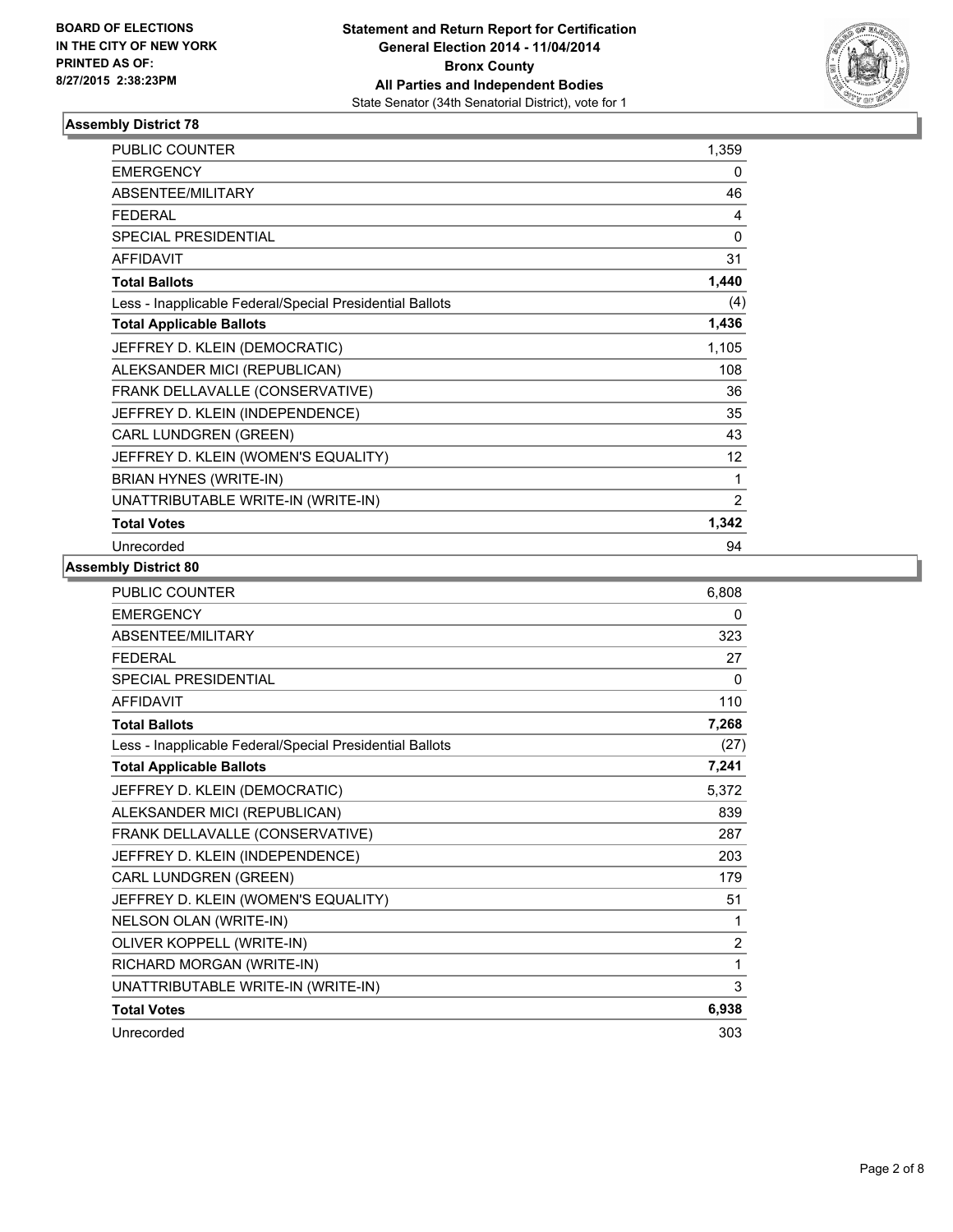

| <b>PUBLIC COUNTER</b>                                    | 13,474                  |
|----------------------------------------------------------|-------------------------|
| EMERGENCY                                                | 0                       |
| ABSENTEE/MILITARY                                        | 514                     |
| <b>FEDERAL</b>                                           | 117                     |
| SPECIAL PRESIDENTIAL                                     | 0                       |
| <b>AFFIDAVIT</b>                                         | 190                     |
| <b>Total Ballots</b>                                     | 14,295                  |
| Less - Inapplicable Federal/Special Presidential Ballots | (117)                   |
| <b>Total Applicable Ballots</b>                          | 14,178                  |
| JEFFREY D. KLEIN (DEMOCRATIC)                            | 9,353                   |
| ALEKSANDER MICI (REPUBLICAN)                             | 1,739                   |
| FRANK DELLAVALLE (CONSERVATIVE)                          | 578                     |
| JEFFREY D. KLEIN (INDEPENDENCE)                          | 481                     |
| CARL LUNDGREN (GREEN)                                    | 957                     |
| JEFFREY D. KLEIN (WOMEN'S EQUALITY)                      | 206                     |
| ABIGAIL ADAMS (WRITE-IN)                                 | 1                       |
| ADAM STOLER (WRITE-IN)                                   | 1                       |
| DAN JONES (WRITE-IN)                                     | 1                       |
| G OLIVER KOPPELL (WRITE-IN)                              | 17                      |
| JAMES SEWARD (WRITE-IN)                                  | 1                       |
| LAMONT PARKEY (WRITE-IN)                                 | 1                       |
| MARGARET GROARKE (WRITE-IN)                              | $\overline{\mathbf{c}}$ |
| OLIVER KOPPELL (WRITE-IN)                                | $\overline{\mathbf{c}}$ |
| PAUL SCHINDER (WRITE-IN)                                 | 1                       |
| PHILP ALCABES (WRITE-IN)                                 | 1                       |
| RAQUEL MARTINEZ (WRITE-IN)                               | 1                       |
| SABRINA GATES (WRITE-IN)                                 | $\mathbf{1}$            |
| STEVEN G SCHWARTZ (WRITE-IN)                             | 1                       |
| STEVEN G. SCHWARTZ (WRITE-IN)                            | 2                       |
| TIFFANY LISTON (WRITE-IN)                                | 1                       |
| TIMOTHY WU (WRITE-IN)                                    | 1                       |
| UNATTRIBUTABLE WRITE-IN (WRITE-IN)                       | 9                       |
| <b>Total Votes</b>                                       | 13,358                  |
| Unrecorded                                               | 820                     |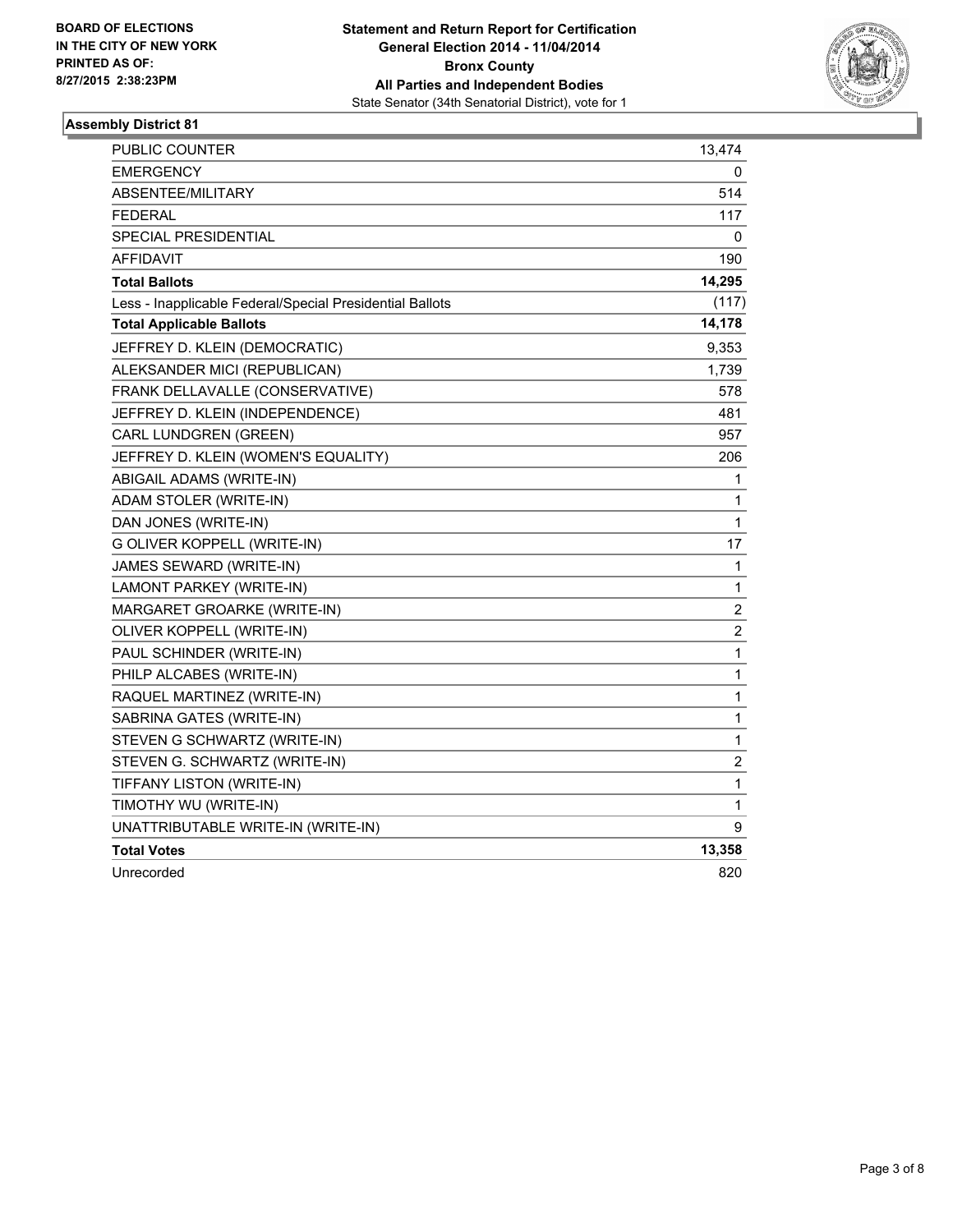

| <b>PUBLIC COUNTER</b>                                    | 10,218       |
|----------------------------------------------------------|--------------|
| <b>EMERGENCY</b>                                         | 0            |
| ABSENTEE/MILITARY                                        | 263          |
| <b>FEDERAL</b>                                           | 28           |
| SPECIAL PRESIDENTIAL                                     | $\mathbf{0}$ |
| <b>AFFIDAVIT</b>                                         | 146          |
| <b>Total Ballots</b>                                     | 10,655       |
| Less - Inapplicable Federal/Special Presidential Ballots | (28)         |
| <b>Total Applicable Ballots</b>                          | 10,627       |
| JEFFREY D. KLEIN (DEMOCRATIC)                            | 6,999        |
| ALEKSANDER MICI (REPUBLICAN)                             | 1,774        |
| FRANK DELLAVALLE (CONSERVATIVE)                          | 702          |
| JEFFREY D. KLEIN (INDEPENDENCE)                          | 471          |
| <b>CARL LUNDGREN (GREEN)</b>                             | 243          |
| JEFFREY D. KLEIN (WOMEN'S EQUALITY)                      | 93           |
| <b>BOB DOLE (WRITE-IN)</b>                               | 1            |
| EGIDIO SEMENTILLI (WRITE-IN)                             | 1            |
| JAMES DELVIN (WRITE-IN)                                  | 1            |
| JEFFREY STREET (WRITE-IN)                                | 1            |
| MATTHEW KNOX (WRITE-IN)                                  | 1            |
| RAFAEL TORO (WRITE-IN)                                   | 1            |
| UNATTRIBUTABLE WRITE-IN (WRITE-IN)                       | 3            |
| <b>Total Votes</b>                                       | 10,291       |
| Unrecorded                                               | 336          |

| <b>PUBLIC COUNTER</b>                                    | 0 |
|----------------------------------------------------------|---|
| <b>EMERGENCY</b>                                         | 0 |
| ABSENTEE/MILITARY                                        | 0 |
| <b>FEDERAL</b>                                           | 0 |
| <b>SPECIAL PRESIDENTIAL</b>                              | 0 |
| <b>AFFIDAVIT</b>                                         | 0 |
| <b>Total Ballots</b>                                     | 0 |
| Less - Inapplicable Federal/Special Presidential Ballots | 0 |
| <b>Total Applicable Ballots</b>                          | 0 |
| JEFFREY D. KLEIN (DEMOCRATIC)                            | 0 |
| ALEKSANDER MICI (REPUBLICAN)                             | 0 |
| FRANK DELLAVALLE (CONSERVATIVE)                          | 0 |
| JEFFREY D. KLEIN (INDEPENDENCE)                          | 0 |
| CARL LUNDGREN (GREEN)                                    | 0 |
| JEFFREY D. KLEIN (WOMEN'S EQUALITY)                      | 0 |
| <b>Total Votes</b>                                       | 0 |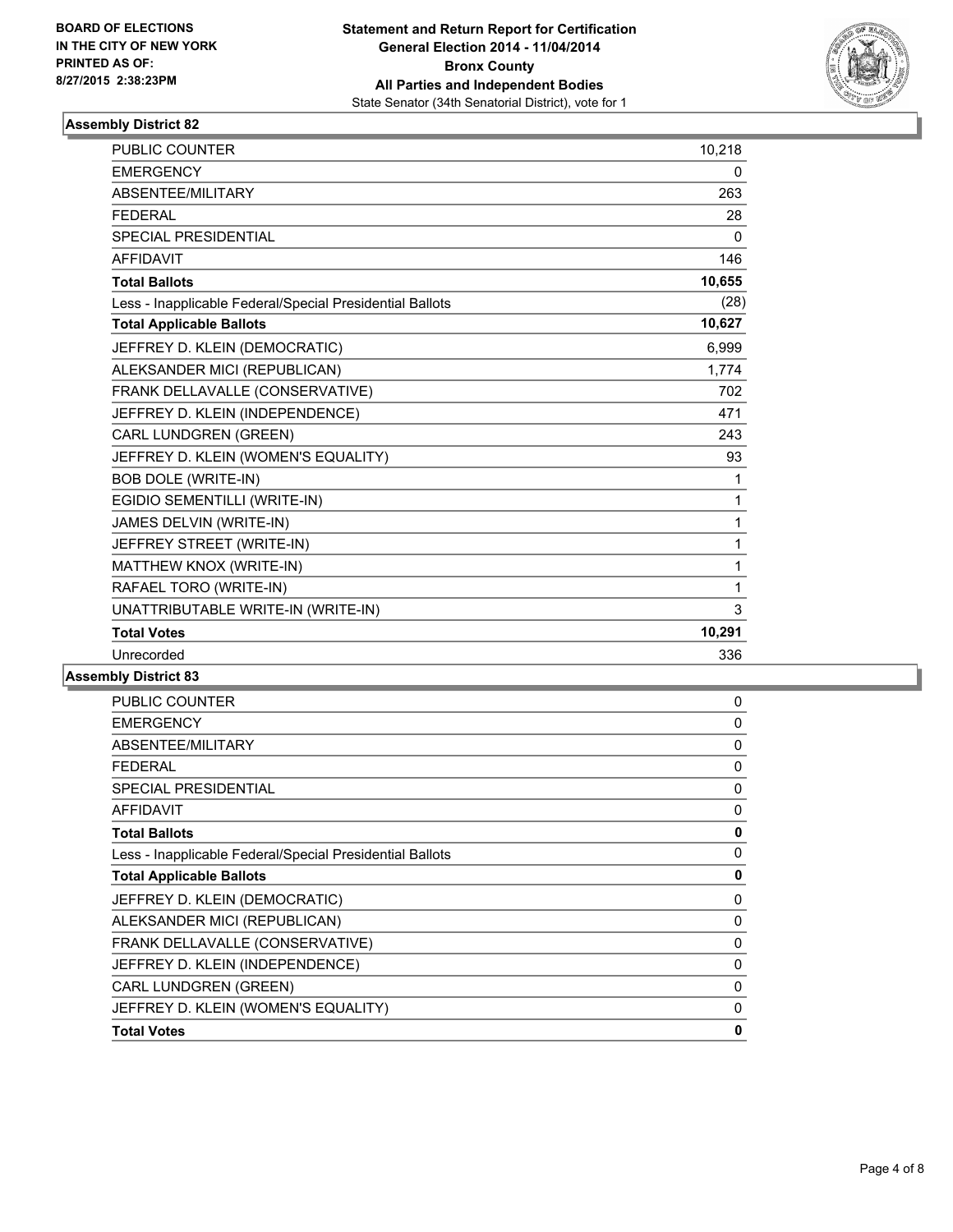

| <b>PUBLIC COUNTER</b>                                    | 164            |
|----------------------------------------------------------|----------------|
| <b>EMERGENCY</b>                                         | 0              |
| <b>ABSENTEE/MILITARY</b>                                 | 2              |
| <b>FEDERAL</b>                                           | 0              |
| <b>SPECIAL PRESIDENTIAL</b>                              | $\mathbf{0}$   |
| <b>AFFIDAVIT</b>                                         | 1              |
| <b>Total Ballots</b>                                     | 167            |
| Less - Inapplicable Federal/Special Presidential Ballots | 0              |
| <b>Total Applicable Ballots</b>                          | 167            |
| JEFFREY D. KLEIN (DEMOCRATIC)                            | 143            |
| ALEKSANDER MICI (REPUBLICAN)                             | 2              |
| FRANK DELLAVALLE (CONSERVATIVE)                          | $\overline{2}$ |
| JEFFREY D. KLEIN (INDEPENDENCE)                          | 0              |
| <b>CARL LUNDGREN (GREEN)</b>                             | $\overline{2}$ |
| JEFFREY D. KLEIN (WOMEN'S EQUALITY)                      | $\mathbf{0}$   |
| <b>Total Votes</b>                                       | 149            |
| Unrecorded                                               | 18             |

| PUBLIC COUNTER                                           | 2,293 |
|----------------------------------------------------------|-------|
| <b>EMERGENCY</b>                                         | 0     |
| ABSENTEE/MILITARY                                        | 27    |
| <b>FEDERAL</b>                                           | 0     |
| <b>SPECIAL PRESIDENTIAL</b>                              | 0     |
| <b>AFFIDAVIT</b>                                         | 41    |
| <b>Total Ballots</b>                                     | 2,361 |
| Less - Inapplicable Federal/Special Presidential Ballots | 0     |
| <b>Total Applicable Ballots</b>                          | 2,361 |
| JEFFREY D. KLEIN (DEMOCRATIC)                            | 2,033 |
| ALEKSANDER MICI (REPUBLICAN)                             | 81    |
| FRANK DELLAVALLE (CONSERVATIVE)                          | 29    |
| JEFFREY D. KLEIN (INDEPENDENCE)                          | 25    |
| CARL LUNDGREN (GREEN)                                    | 32    |
| JEFFREY D. KLEIN (WOMEN'S EQUALITY)                      | 8     |
| FRANCIS GODFREY (WRITE-IN)                               | 1     |
| JAMES RENCHER (WRITE-IN)                                 | 1     |
| WILLIAM R. MOORE (WRITE-IN)                              | 1     |
| <b>Total Votes</b>                                       | 2,211 |
| Unrecorded                                               | 150   |
|                                                          |       |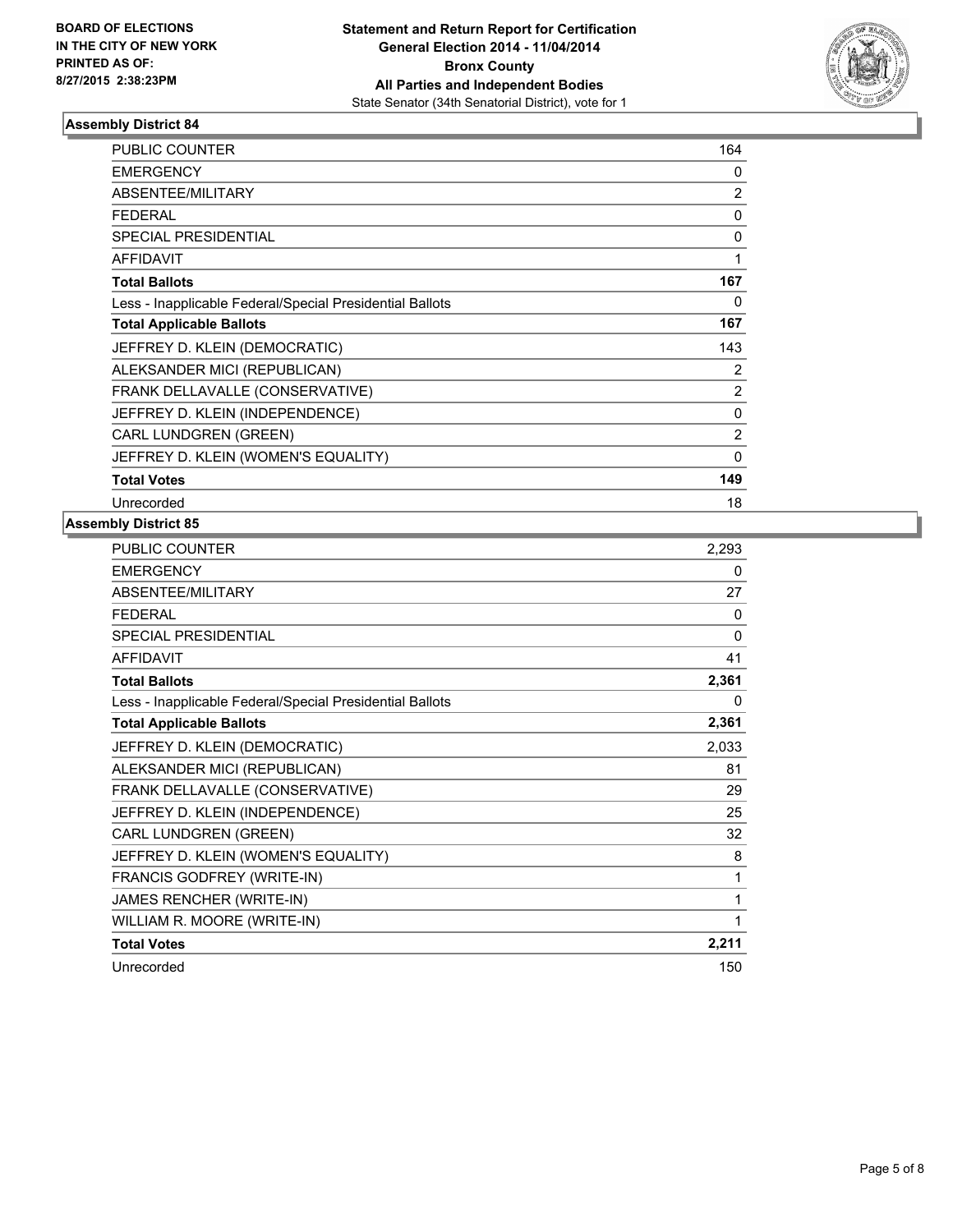

| PUBLIC COUNTER                                           | 2,030 |
|----------------------------------------------------------|-------|
| <b>EMERGENCY</b>                                         | 0     |
| ABSENTEE/MILITARY                                        | 34    |
| <b>FEDERAL</b>                                           | 3     |
| <b>SPECIAL PRESIDENTIAL</b>                              | 0     |
| <b>AFFIDAVIT</b>                                         | 35    |
| <b>Total Ballots</b>                                     | 2,102 |
| Less - Inapplicable Federal/Special Presidential Ballots | (3)   |
| <b>Total Applicable Ballots</b>                          | 2,099 |
| JEFFREY D. KLEIN (DEMOCRATIC)                            | 1,727 |
| ALEKSANDER MICI (REPUBLICAN)                             | 135   |
| FRANK DELLAVALLE (CONSERVATIVE)                          | 48    |
| JEFFREY D. KLEIN (INDEPENDENCE)                          | 33    |
| CARL LUNDGREN (GREEN)                                    | 24    |
| JEFFREY D. KLEIN (WOMEN'S EQUALITY)                      | 9     |
| UNATTRIBUTABLE WRITE-IN (WRITE-IN)                       | 1     |
| <b>Total Votes</b>                                       | 1,977 |
| Unrecorded                                               | 122   |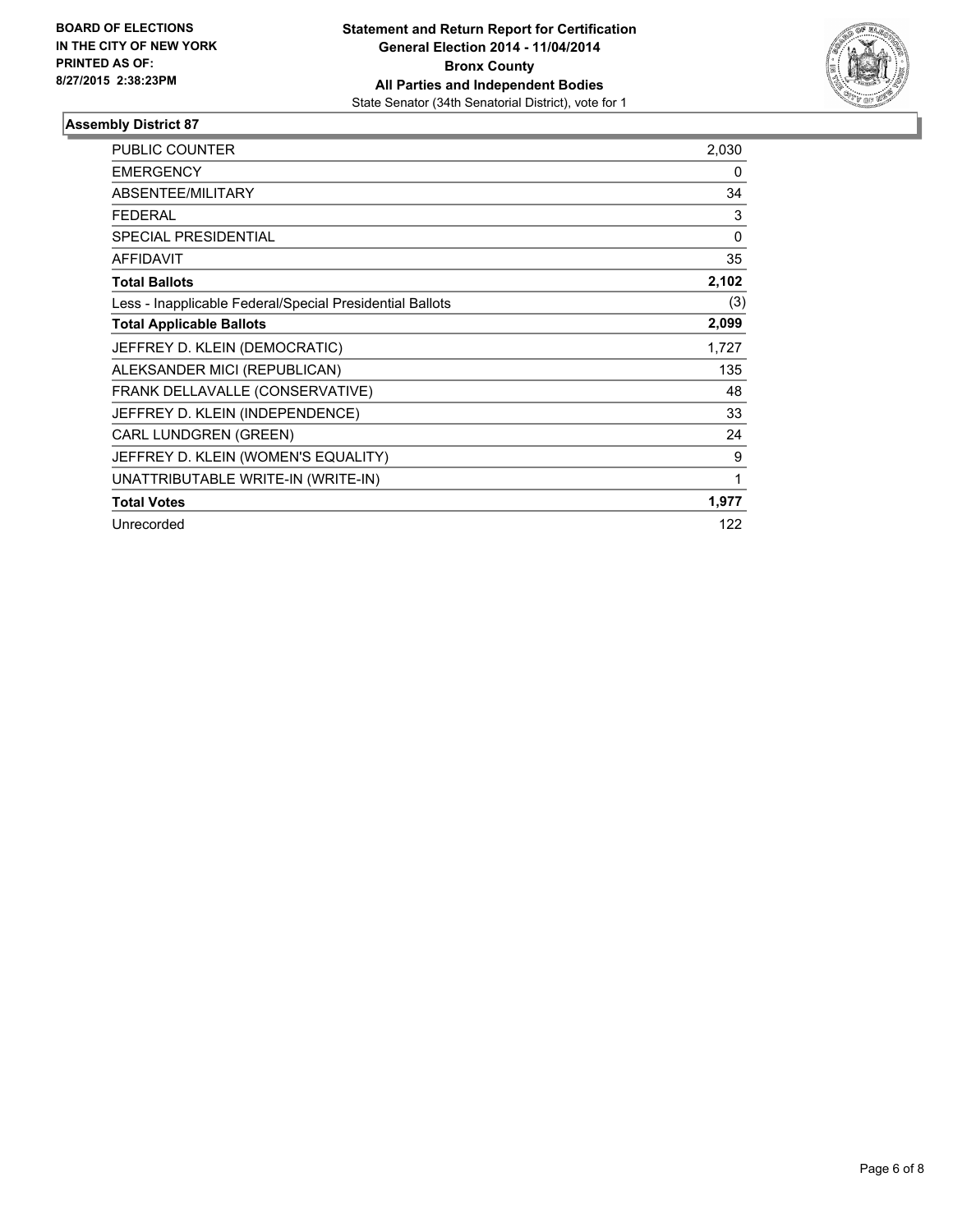

#### **Total for State Senator (34th Senatorial District) - Bronx County**

| PUBLIC COUNTER                                           | 36,346 |
|----------------------------------------------------------|--------|
| EMERGENCY                                                | 0      |
| ABSENTEE/MILITARY                                        | 1,209  |
| <b>FEDERAL</b>                                           | 179    |
| SPECIAL PRESIDENTIAL                                     | 0      |
| <b>AFFIDAVIT</b>                                         | 554    |
| <b>Total Ballots</b>                                     | 38,288 |
| Less - Inapplicable Federal/Special Presidential Ballots | (179)  |
| <b>Total Applicable Ballots</b>                          | 38,109 |
| JEFFREY D. KLEIN (DEMOCRATIC)                            | 26,732 |
| ALEKSANDER MICI (REPUBLICAN)                             | 4,678  |
| FRANK DELLAVALLE (CONSERVATIVE)                          | 1,682  |
| JEFFREY D. KLEIN (INDEPENDENCE)                          | 1,248  |
| CARL LUNDGREN (GREEN)                                    | 1,480  |
| JEFFREY D. KLEIN (WOMEN'S EQUALITY)                      | 379    |
| ABIGAIL ADAMS (WRITE-IN)                                 | 1      |
| ADAM STOLER (WRITE-IN)                                   | 1      |
| <b>BOB DOLE (WRITE-IN)</b>                               | 1      |
| BRIAN HYNES (WRITE-IN)                                   | 1      |
| DAN JONES (WRITE-IN)                                     | 1      |
| EGIDIO SEMENTILLI (WRITE-IN)                             | 1      |
| FRANCIS GODFREY (WRITE-IN)                               | 1      |
| G OLIVER KOPPELL (WRITE-IN)                              | 17     |
| JAMES DELVIN (WRITE-IN)                                  | 1      |
| JAMES RENCHER (WRITE-IN)                                 | 1      |
| JAMES SEWARD (WRITE-IN)                                  | 1      |
| JEFFREY STREET (WRITE-IN)                                | 1      |
| LAMONT PARKEY (WRITE-IN)                                 | 1      |
| MARGARET GROARKE (WRITE-IN)                              | 2      |
| MATTHEW KNOX (WRITE-IN)                                  | 1      |
| NELSON OLAN (WRITE-IN)                                   | 1      |
| OLIVER KOPPELL (WRITE-IN)                                | 4      |
| PAUL SCHINDER (WRITE-IN)                                 | 1      |
| PHILP ALCABES (WRITE-IN)                                 | 1      |
| RAFAEL TORO (WRITE-IN)                                   | 1      |
| RAQUEL MARTINEZ (WRITE-IN)                               | 1      |
| RICHARD MORGAN (WRITE-IN)                                | 1      |
| SABRINA GATES (WRITE-IN)                                 | 1      |
| STEVEN G SCHWARTZ (WRITE-IN)                             | 1      |
| STEVEN G. SCHWARTZ (WRITE-IN)                            | 2      |
| TIFFANY LISTON (WRITE-IN)                                | 1      |
| TIMOTHY WU (WRITE-IN)                                    | 1      |
| UNATTRIBUTABLE WRITE-IN (WRITE-IN)                       | 18     |
| WILLIAM R. MOORE (WRITE-IN)                              | 1      |
| <b>Total Votes</b>                                       | 36,266 |
| Unrecorded                                               | 1,843  |
|                                                          |        |